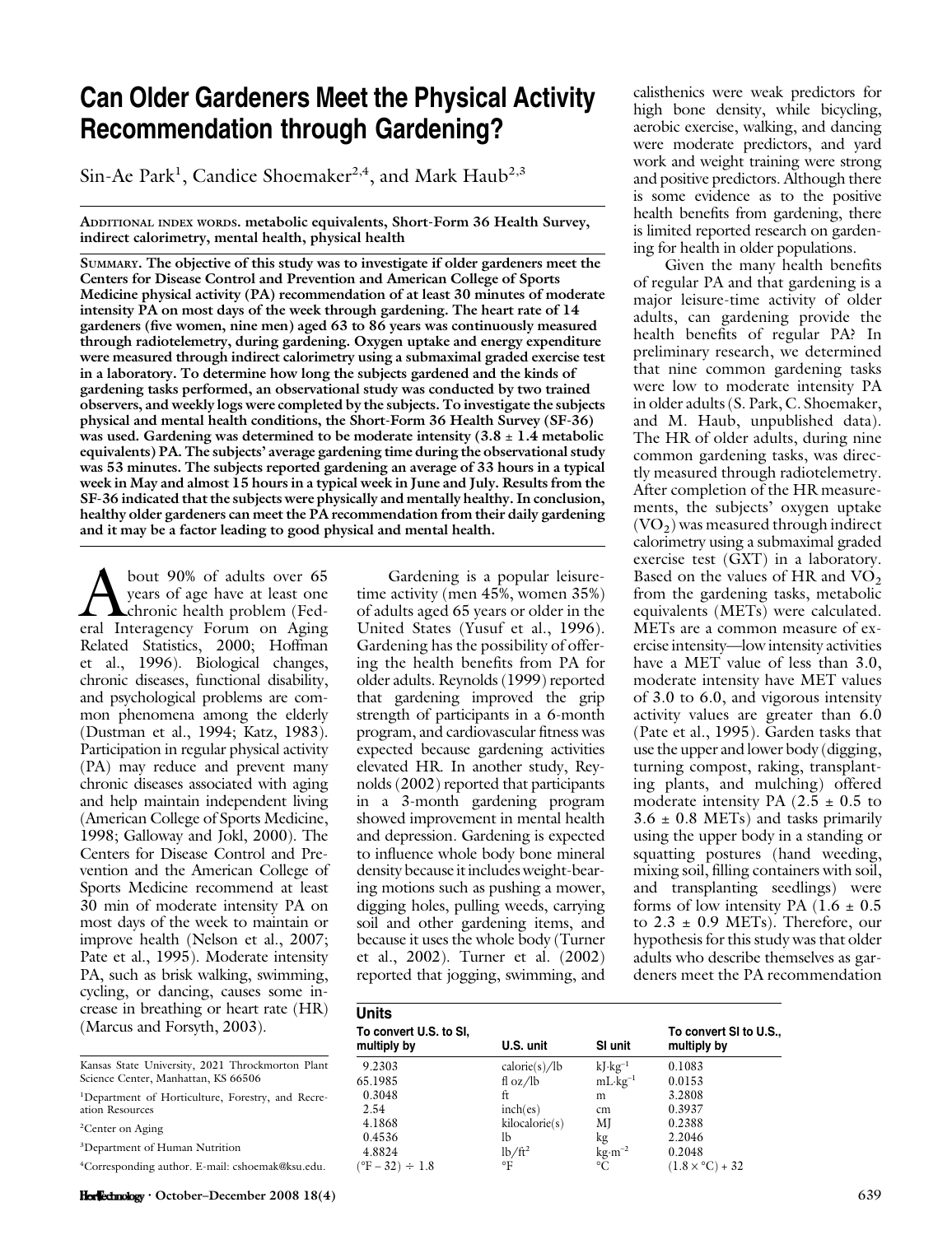(exercise intensity and time spent gardening) through their daily gardening. The hypothesis was tested using nonexperimental, descriptive methods of correlation, observation, and survey. This study is part of a larger investigation characterizing gardening activities to preserve physical function in older adults.

#### Materials and methods

SUBJECTS. The list of volunteers that serve the Kansas State University Gardens was used to recruit participants by phone. Recruitment was also done in person at locations known to be frequented by older adults in Manhattan, KS, such as a senior center and coffee shops. Inclusion criteria were participants with no uncontrolled chronic diseases, no heart and lung diseases, no pacemaker, nonsmokers, and gardeners over 60 years old (while specific chronological markers for old age are arbitrary, gerontologists focus on aged 60 years and older, which is what we used in defining an older adult). Forty subjects were recruited and 14 met the criteria and obtained their physician's approval to participate. The 14 subjects were 63 to 86 years old, with five women and nine men. In an orientation session, informed written consent was obtained after the subjects were briefed on the experimental procedures and schedules. The study consisted of observing the subjects and measuring HR while they were gardening in their own garden, collecting metabolic measurements based on gardening HR in a laboratory, and completion of a survey and gardening logs. At the conclusion of the study, subjects received a \$10 gift card to a local market.

OBSERVATION. This study was conducted in Manhattan, KS, at each subject's garden in June and July 2006 in the morning or evening to avoid the hottest part of the day. Pretesting of the observational data sheet and training of the observers were done in Spring 2006. Two observers (a graduate student and an undergraduate student in the Department of Horticulture, Forestry, and Recreation Resources, Kansas State University) visited the subject's garden twice. The observational data sheet allowed the observers to easily record the gardening tasks observed and, using a stop watch, the time spent on each gardening task (Table 1). The data

Table 1. Recording sheet used by trained observers when observing older adults gardening in a study to determine if older gardeners meet the physical activity recommendation of 30 min of moderate intensity physical activity most days of the week through their gardening activity. The observational data sheet allowed the observers to easily record the gardening tasks observed and, using a stop watch, the time spent on each gardening task. This data sheet also included a section for the observers to record the body position performed and tools used during each gardening task (data not shown). In the example below, the person weeded for 30 min, rested for 5 min, and deadheaded for 10 min. Instructions: Using the following table, write down each activity the gardener is performing and for how long throughout the entire observation time. Please explain how, as well as what, they are doing.

| Gardening<br>activity             | How<br>long<br>(min)   | Motion | Tool<br>used |
|-----------------------------------|------------------------|--------|--------------|
| Weeding<br>Resting<br>Deadheading | 30:00<br>5:00<br>10:00 |        |              |

Total:

sheet also included a section for the observers to record the body positions used and the tools used during each gardening task (data not shown). The total amount of time spent gardening each time was recorded and there was no limitation by the observers on how long the subjects gardened or what gardening tasks they performed. The subjects performed their garden tasks freely without any limitation or interference from the observers. All subjects gardened no more than 2 h during the observations. The average temperature was 24.1 °C  $\pm$  3.3 °C and the relative humidity was  $67.1\%$   $\pm$ 21.8% during gardening.

METABOLIC MEASUREMENTS. During the gardening observation, each subject's HR was continuously measured by radiotelemetry (Polar S 610i heart rate monitor; FitMed, Kempele, Finland). Each subject wore an HR monitor under their breast on the skin and had a wireless HR storage device on their wrist. The HR data

were continuously recorded in the wireless storage from the start to the end of their gardening. After the two observational periods, each subject's  $VO<sub>2</sub>$  was measured using a GXT in a laboratory setting. Each subject wore a mask over their mouth with their nose plugged and a HR monitor (Polar S 610i) under their breast while walking on a treadmill (model 964i; Precor, Woodinville, WA) at different speeds and elevations until reaching the highest HR that had been measured while they gardened (Gardening HRmax). Expired gases were directed to a metabolic cart (ParvoMedics, Provo, UT) through a nonrebreathing mouthpiece (Hans-Rudolph, KS City). The flow meter and gas analyzers were calibrated before testing. Laboratory temperature and relative humidity were 26 °C  $\,$ and 30% to 60%, respectively.

The HR and  $VO<sub>2</sub>$  measurements were used to calculate METs to determine the exercise intensity of gardening. One MET is a resting metabolic rate of 3.5 mL·kg<sup>-1</sup>·min<sup>-1</sup> oxygen. Energy expenditure (EE) and percentage of Gardening HRmax were calculated using the following equations:

EE in kilojoules per kilogram per hour

= caloric expenditure in kilocalories per minute  $\times$  (4.186  $\times$  60)  $\div$  kilograms of body weight

Gardening HRmax in percent

| (Gardening $HR_{AVG}$ – Resting HR) |
|-------------------------------------|
| (Gardening HRmax – Resting HR)      |
| $\times$ 100                        |

Descriptive information on the subjects included height, weight, body mass index (BMI), resting HR, and age-adjusted HRmax (age-adjusted  $H$ Rmax = 220 – age in years). Height and weight were measured with a wall stadiometer (model 216 stadiometer; Seca, Brooklyn, NY) and electronic balance (model ES200L; Ohaus Corporation, Pine Brook, NJ), and BMI was calculated  $[BMI = weight in kilo$ grams  $\div$  (height in meters)<sup>2</sup>]. Subjects sat on a chair before starting the GXT test and their resting HR data for 10 min was recorded.

SURVEY INSTRUMENT. To determine the physical and mental health conditions of the subjects, the Short-Form 36 Health Survey (SF-36) was used. The SF-36 is a 36-item self-rated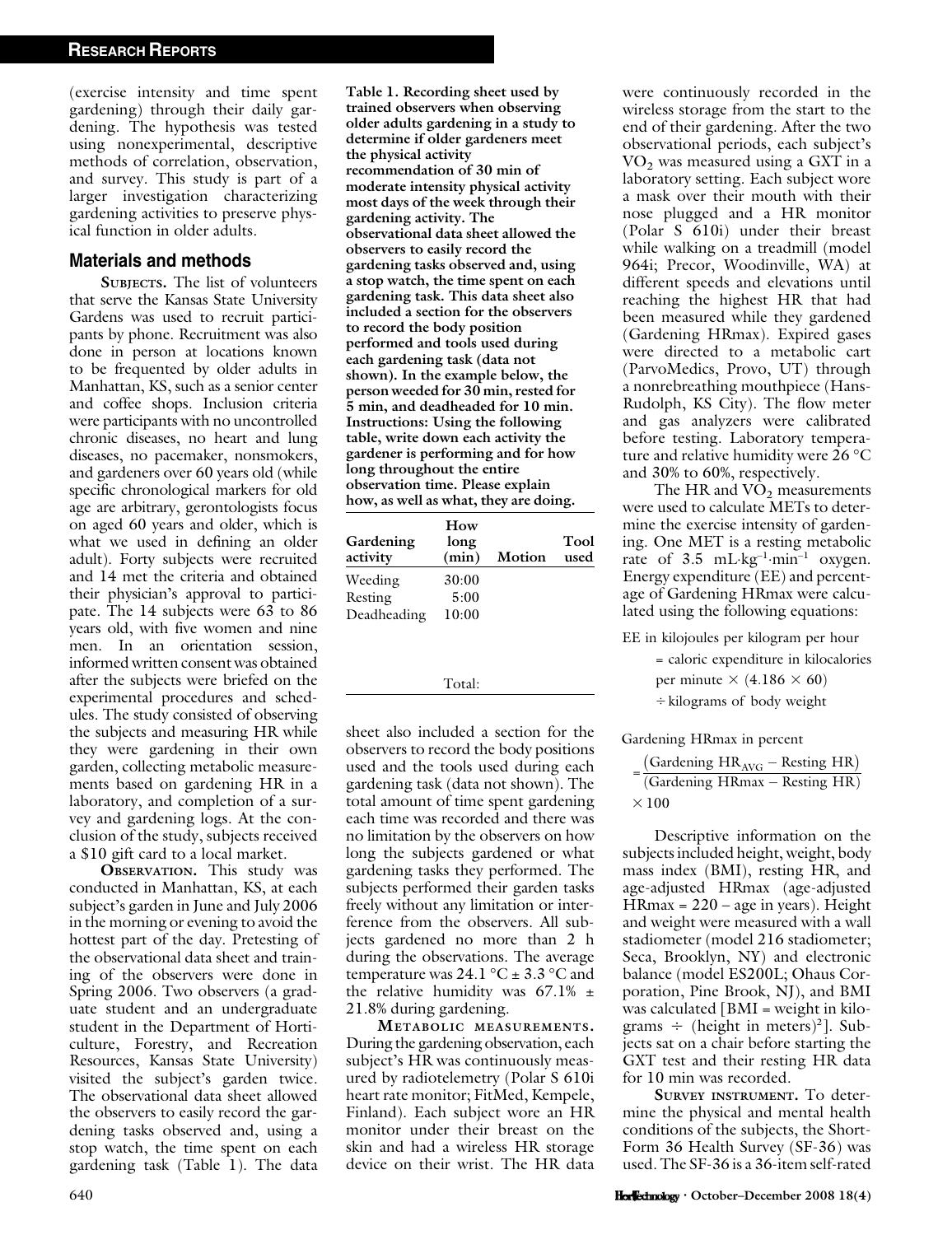survey that measures eight domains of health: physical functioning, role limitations due to physical health, bodily pain, general health perceptions, vitality, social functioning, role limitations due to emotional problems, and mental health. It yields scale scores for each of these eight health domains, and two summary measures of physical and mental health: the physical component summary and mental component summary. The SF-36 has proven useful in surveys of general and specific populations and in differentiating the health benefits produced by a wide range of different treatments. The reliability of the eight scales and two summary measures has been estimated using internal consistency and test-retest methods. Published reliability statistics have exceeded the minimum standard of the 0.70 recommended for measures used in group comparisons in more than 25 studies (Tsai et al., 1997); most have exceeded 0.80 (McHorney et al., 1994; Ware et al., 1993). Reliability estimates for physical and mental summary scores usually exceed 0.90 (Ware et al., 1994). Studies to date have reported content, concurrent, criterion, construct, and predictive evidence of validity (Ware, 2000).

At an orientation meeting, subjects completed the SF-36 survey and a questionnaire written by the researchers with demographic questions and questions on amount of time and frequency of each gardening task and the kinds of gardening they performed in May. Subjects were also given weekly logs to be completed twice, once during a typical week in June and again during a typical gardening week in July. The subjects were asked to record their gardening activities, time spent gardening, and the frequency of each task in their weekly logs. Time and frequency were used to calculate average gardening time.

DATA ANALYSIS. SF-36 data were scored using SF-36 Scoring Software (Quality Metric, Lincoln, RI). This software also performs norm-based scoring, through linear transformations of scores to a mean of 50 and standard deviations of 10, in the general U.S. population. This transformation achieves the same mean and standard deviation for all eight scales and for the physical and mental summary measures. A norm-based score

below 50 indicates that health-status is below average and above 50 indicates above average health status.With normbased scoring, differences in scale scores is more clearly reflected (Ware, 2000). Summary statistics were calculated using Excel (Microsoft Office 2002; Microsoft Corp., Redmond, WA).

## **Results**

CHARACTERISTICS OF THE SUBJECTS. The mean age of the subjects was  $72 \pm 8$  years (Table 2). Fiftyseven percent of the subjects had home gardens, 29% had a plot in a community garden, 7% had a garden at a space remote from their home, and 7% had a community garden and other space remote from their home.

SF-36 data indicated the subjects in this study were healthy. A comparison of SF-36 health determinates of the subjects and their age cohort from the general population based on the norm-based scoring indicated that the health conditions of the older gardeners in this study were above average, while that of their norm-based age cohort was below average (Table 3) (Ware, 2000; Ware et al., 2002).

OBSERVATION OF GARDENING. The gardeners in this study were found to be performing moderate intensity  $(3.8 \pm 1.4 \text{ METs})$  PA and gardened on average  $60 \pm 25$  min

Table 2. Descriptive characteristics of the subjects participating in the study to determine if older gardeners meet the physical activity recommendation of 30 min of moderate intensity physical activity most days of the week through their gardening activities.

|                          |       | Subject<br>$(n = 14)$ |  |  |
|--------------------------|-------|-----------------------|--|--|
| Measurement              | Mean  | <b>SD</b>             |  |  |
| Age (years)              | 72    | 8                     |  |  |
| Race                     | White |                       |  |  |
| Height $(cm)^{z}$        | 168.9 | 7.0                   |  |  |
| Body wt $(kg)^{z}$       | 80.1  | 14.0                  |  |  |
| Body mass                |       |                       |  |  |
| index $(kg·m-2)z$        | 28.1  | 5                     |  |  |
| Resting heart            |       |                       |  |  |
| rate (beats/min)         | 76    | 9                     |  |  |
| Resting metabolic        |       |                       |  |  |
| equivalents (METs)       | 1     | 0.1                   |  |  |
| Age-adjusted HRmax       |       |                       |  |  |
| (beats/min) <sup>y</sup> | 148   | 8                     |  |  |

z 1 cm =  $0.3937$  inch, 1 kg =  $2.2046$  lb, 1 kg·m<sup>-2</sup> =  $0.2048$  lb/ft<sup>2</sup>.

y Age-adjusted maximum heart rate (HRmax) = 220 – age in years.

Table 3. Average Short-Form 36 Health Survey (SF-36) scores for older adult subjects in a study to determine if older gardeners meet the physical activity recommendation of 30 min of moderate intensity physical activity most days of the week through their gardening activity.

| $SF-36^z$            | Avg <sub>y</sub> | Standard <sup>x</sup> |
|----------------------|------------------|-----------------------|
| Physical functioning | 51.90            | 44.87                 |
| Usual role: physical | 50.69            | 45.28                 |
| Bodily pain          | 53.05            | 47.97                 |
| General health       | 54.83            | 46.72                 |
| Vitality             | 54.41            | 50.10                 |
| Social functioning   | 55.59            | 50.27                 |
| Usual role:          |                  |                       |
| emotional            | 53.84            | 48.34                 |
| Mental health        | 56.93            | 52.60                 |
| Physical health      |                  |                       |
| summary              | 51.04            | 43.93                 |
| Mental health        |                  |                       |
| summary              | 56.68            | 51.57                 |

z SF-36 consists of eight scales and two summary component measures (Ware et al., 1993). y Norm-based scoring transformed to have a mean of 50 and an SD of 10 from the 1998 U.S. general population. Health status is so it reads: A scale score below 50 means health status is below average (Ware, 2000).

x The values are norms for the general population aged 65 to 74 years old (Ware et al., 2002).

during a gardening observation (Table 4). The gardening tasks performed by more than 50% of the subjects are shown in Fig. 1.

SELF-REPORTED TIME SPENT AND TASKS PERFORMED WHILE GARDENING. The gardeners reported they spent an average of 33 h per week gardening in May. The garden tasks performed by more than 50% of older gardeners in May are shown in Fig. 2. The average time gardening in June and July was 15 h in 1 week. The garden tasks performed by more than 50% of the subjects during June and July are presented in Fig. 3.

## **Discussion**

Can older gardeners meet the Centers for Disease Control and Prevention and the American College of Sports Medicine PA recommendation of at least 30 min of moderate intensity PA on most days of the week through gardening? Self-reported time spent gardening and metabolic measurements taken while gardening show that subjects performed at the intensity and time to meet the recommendation. The data from this study suggest that for 63 to 86-year-olds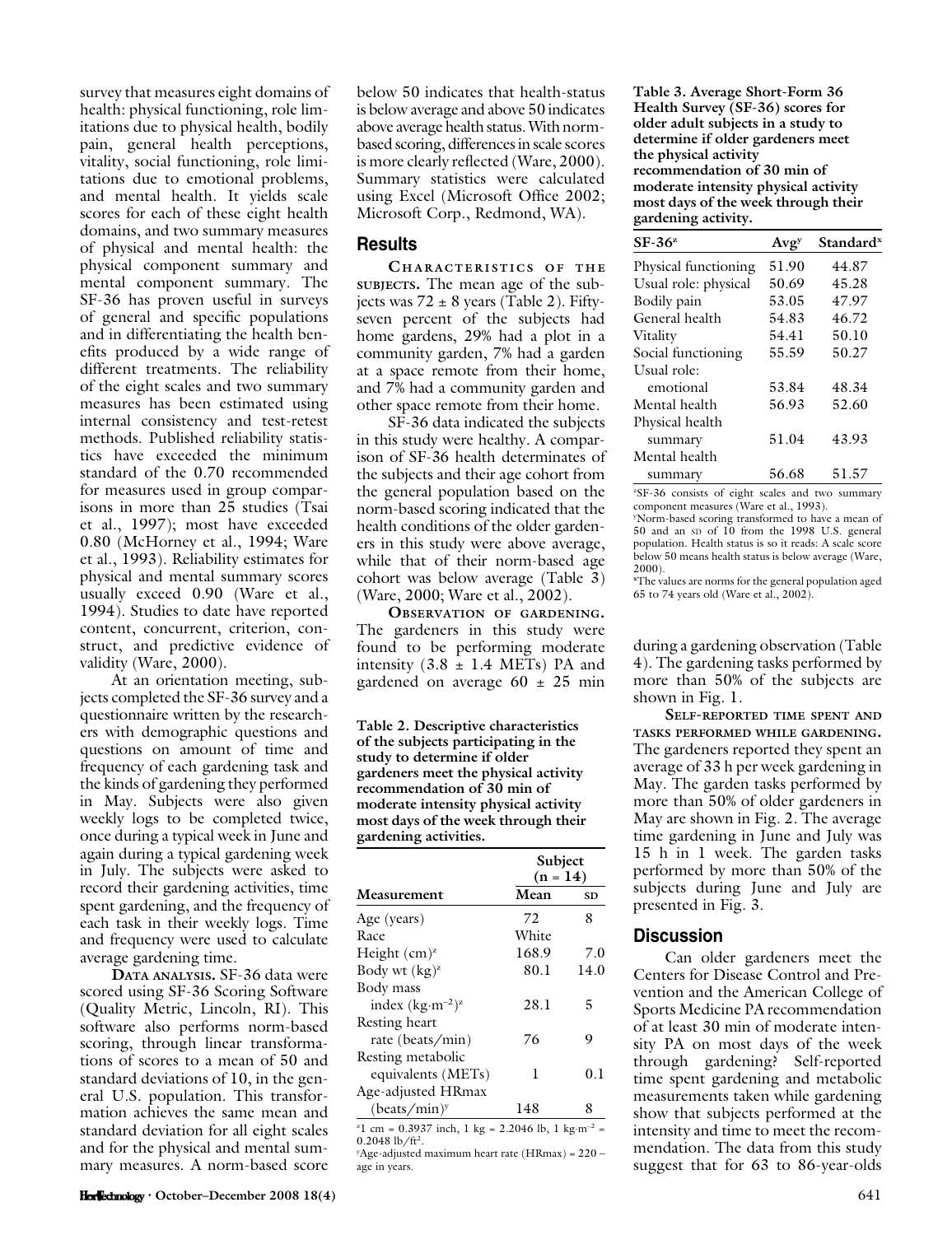Table 4. Metabolic measurements of older adults from their gardening activities in a study to determine if older gardeners meet the physical activity recommendation of 30 min of moderate intensity physical activity most days of the week through their gardening activity.

|                                    | Subject<br>$(n = 14)$ |           |
|------------------------------------|-----------------------|-----------|
| Measurement                        | Mean                  | <b>SD</b> |
| Gardening $HR_{AVG}^z$             | 98                    | 18        |
| $VO2 (mL·kg-1·min-1)y$             | 13.5                  | 5.0       |
| % Gardening HRmax <sup>x</sup>     | 49                    | 21.9      |
| Gardening HRmax <sup>w</sup>       | 119                   | 20        |
| Metabolic equivalents <sup>v</sup> | 3.8                   | 1.4       |
| Caloric expenditure                |                       |           |
| $(kJ \cdot kg \cdot h^{-1})^u$     | 17.1                  | 9.3       |
| Gardening time (min)               | 60                    | 25        |

z Gardening HRAVG = average heart rate measured continuously while gardening.

 $yVO<sub>2</sub>$  = average oxygen uptake measured using a submaximal graded exercise test in a laboratory based on gardening heart rate,  $1 \text{ mL} \cdot \text{kg}^{-1} \cdot \text{min}^{-1} = 0.0153 \text{ fl}$ oz/lb per minute.

x Percentage gardening HRmax = percentage of the highest gardening heart rate.

wGardening HRmax = highest heart rate measured while gardening.

VC alculated using gardening heart rate and  $\rm VO_2$ .<br><sup>u</sup>l kLkg.b<sup>-1</sup> = 0.1083 calorie (lb per bour  $1 \text{ kJ·kg·h<sup>-1</sup>} = 0.1083 \text{ calorie/lb per hour.}$ 

that identify themselves as gardeners, gardening can contribute to the 30 min per day of moderate intensity activity required to confer health benefits during the months of May, June, and July in middle America.

In this study, the gardening tasks performed by more than 50% of the older gardeners while being observed gardening and reported in their gardening logs overlapped considerably. Even though the subjects HR was measured while gardening only on 2 d, this considerable overlap in observed and self-reported garden tasks suggests that the exercise intensity of their daily gardening activities can be considered as a moderate intensity PA.

Gardening in May included two different tasks, trimming and planting seedlings or shrubs, compared with gardening tasks performed in June and July. This variation of tasks indicates that gardening is a dynamic activity because the garden tasks change with the seasons and the various plant growth cycles. Boredom during exercise is commonly cited as a reason for not exercising (Restuccio, 1992); however, because gardening tasks provide interest and change throughout the seasons, it may foster



Fig. 1. Gardening tasks performed by more than 50% of subjects that were observed gardening in June and July in a study to determine if older gardeners meet the physical activity recommendation of 30 min of moderate intensity physical activity most days of the week through their gardening activity. <sup>z</sup>Average time of the gardening task reported in parentheses.



Fig. 2. Gardening tasks performed by more than 50% of subjects in May from a written questionnaire in a study to determine if older gardeners meet the physical activity recommendation of 30 min of moderate intensity physical activity most days of the week through their gardening activity. <sup>2</sup>Average time of the gardening task reported in parentheses.

PA. A sedentary lifestyle is one of the factors for increased risk in the decline of functional status of muscular strength and endurance, flexibility,

balance, and cardiopulmonary capacity, particularly in older adults (Burbank and Riebe, 2002). Gardening encourages activity, thus helping to avoid a